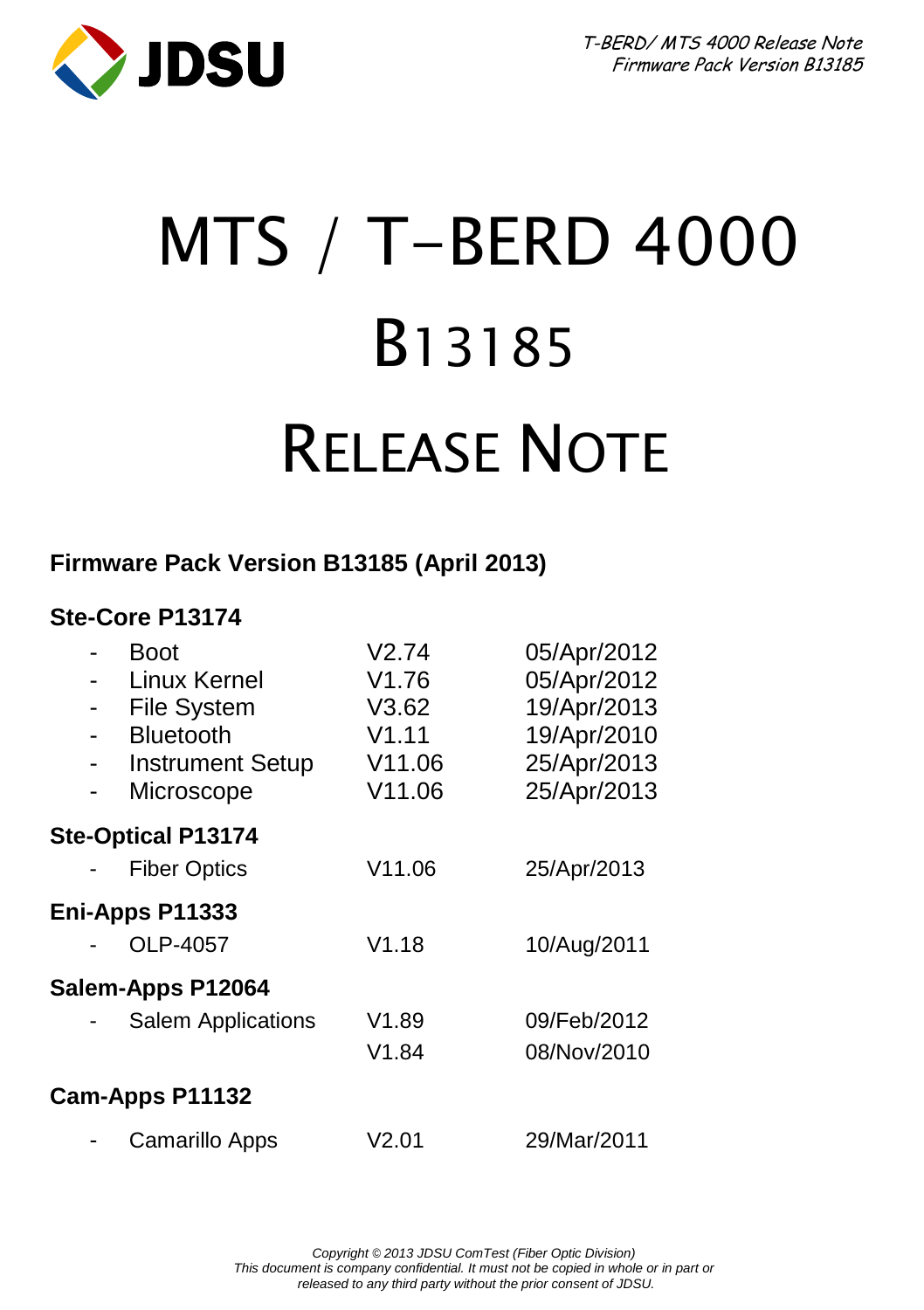

# **CONTENTS**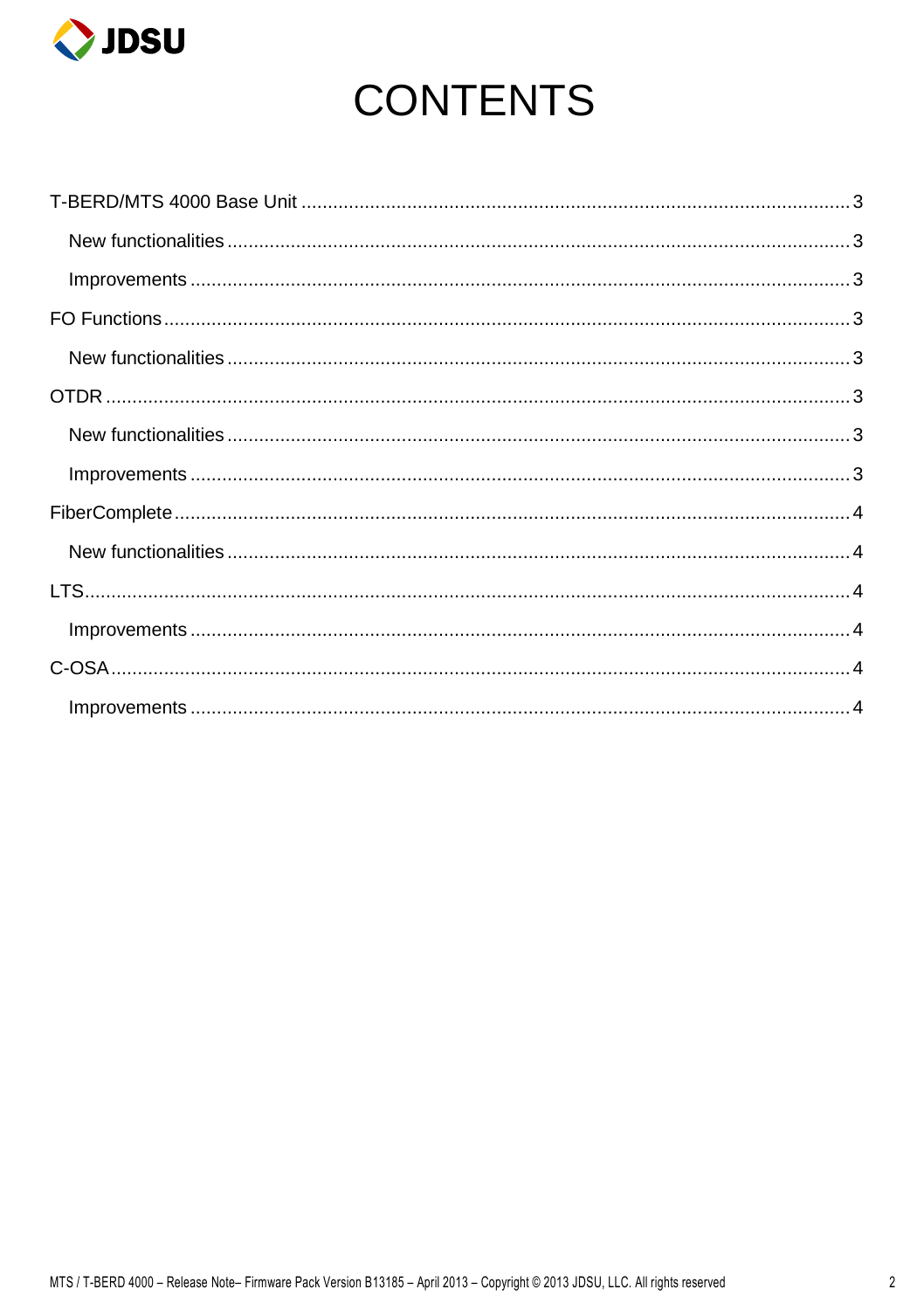

# <span id="page-2-0"></span>T-BERD/MTS 4000 Base Unit

#### <span id="page-2-1"></span>*New functionalities*

- $\triangleright$  FO applications now with Korean keyboard
- $\triangleright$  Improved font for Seiko printer

#### <span id="page-2-2"></span>*Improvements*

- $\triangleright$  Better management of Korean keyboard
- $\triangleright$  Asian characters are now available in Text Editor
- $\triangleright$  Improved Japanese font
- SmartAccessAnywhere: improved management of connection failures
- $\triangleright$  Loading a single file (txt, pdf...) no longer requires confirmation
- ▶ Improved Auto-IP connection
- $\triangleright$  Improved use of touchscreen when selecting files in explorer
- Correction of Back key when editing file naming in FO
- Correction for file transfer "Error 101" between USB devices
- $\triangleright$  Improvement of USB transfer of many files
- $\triangleright$  Shortcuts with shift+hard keys now reactivated

# <span id="page-2-3"></span>FO Functions

#### <span id="page-2-4"></span>*New functionalities*

- $\triangleright$  With touchscreen and zoom mode: ability to shift the cursor or the trace, and double click does undo zoom
- On Setup, addition of "Test Auto" softkey

# <span id="page-2-5"></span>OTDR

### <span id="page-2-6"></span>*New functionalities*

 $\triangleright$  New FO file menu with FastReport

#### <span id="page-2-7"></span>*Improvements*

- $\triangleright$  Improved automatic measurement (especially on MP OTDR module)
- $\triangleright$  Now, on PDF OTDR reports, when there is no alarm, there is also no threshold
- $\triangleright$  Improved PDF generation of traces with no event
- $\triangleright$  File configs are now only loaded/saved from config directory
- $\triangleright$  When the report requires multiple pages for one wavelength, there is only one PDF with all the pages
- $\triangleright$  Addition of lock marker function for the 4000 platform

MTS / T-BERD 4000 – Release Note– Firmware Pack Version B13185 – April 2013 – Copyright © 2013 JDSU, LLC. All rights reserved 3